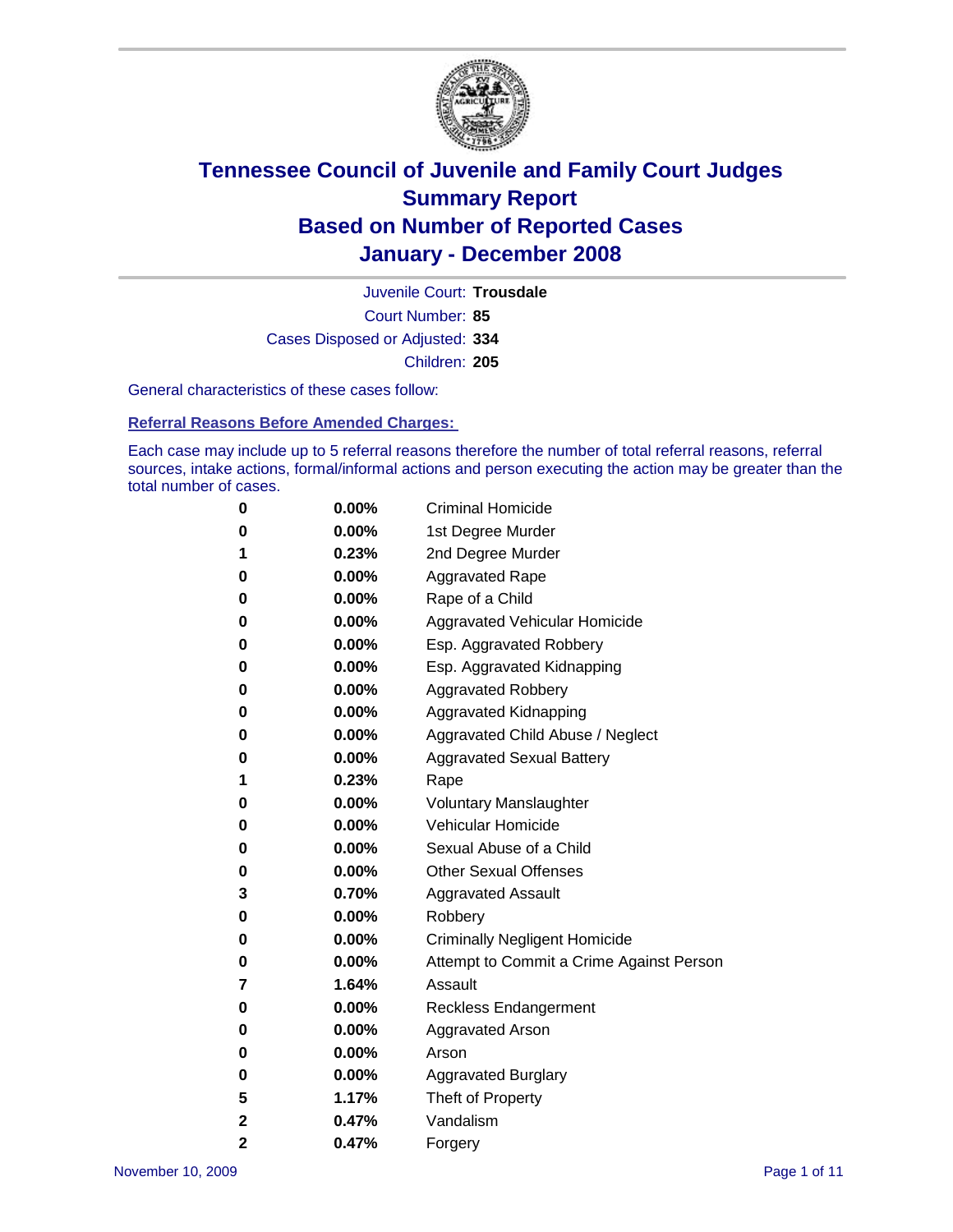

Court Number: **85** Juvenile Court: **Trousdale** Cases Disposed or Adjusted: **334** Children: **205**

#### **Referral Reasons Before Amended Charges:**

Each case may include up to 5 referral reasons therefore the number of total referral reasons, referral sources, intake actions, formal/informal actions and person executing the action may be greater than the total number of cases.

| 5            | 1.17%  | <b>Worthless Checks</b>                                     |
|--------------|--------|-------------------------------------------------------------|
| 0            | 0.00%  | Illegal Possession / Fraudulent Use of Credit / Debit Cards |
| 2            | 0.47%  | <b>Burglary</b>                                             |
| 0            | 0.00%  | Unauthorized Use of a Vehicle                               |
| 0            | 0.00%  | <b>Cruelty to Animals</b>                                   |
| 0            | 0.00%  | Sale of Controlled Substances                               |
| 6            | 1.41%  | <b>Other Drug Offenses</b>                                  |
| 0            | 0.00%  | <b>Possession of Controlled Substances</b>                  |
| 0            | 0.00%  | <b>Criminal Attempt</b>                                     |
| 0            | 0.00%  | Carrying Weapons on School Property                         |
| 1            | 0.23%  | Unlawful Carrying / Possession of a Weapon                  |
| 1            | 0.23%  | <b>Evading Arrest</b>                                       |
| 0            | 0.00%  | Escape                                                      |
| 2            | 0.47%  | Driving Under Influence (DUI)                               |
| 15           | 3.52%  | Possession / Consumption of Alcohol                         |
| $\mathbf{2}$ | 0.47%  | Resisting Stop, Frisk, Halt, Arrest or Search               |
| 0            | 0.00%  | <b>Aggravated Criminal Trespass</b>                         |
| 3            | 0.70%  | Harassment                                                  |
| 0            | 0.00%  | Failure to Appear                                           |
| 2            | 0.47%  | Filing a False Police Report                                |
| 2            | 0.47%  | Criminal Impersonation                                      |
| 14           | 3.29%  | <b>Disorderly Conduct</b>                                   |
| $\mathbf{2}$ | 0.47%  | <b>Criminal Trespass</b>                                    |
| 5            | 1.17%  | <b>Public Intoxication</b>                                  |
| 0            | 0.00%  | Gambling                                                    |
| 67           | 15.73% | Traffic                                                     |
| 1            | 0.23%  | <b>Local Ordinances</b>                                     |
| 0            | 0.00%  | Violation of Wildlife Regulations                           |
| 9            | 2.11%  | <b>Contempt of Court</b>                                    |
| 5            | 1.17%  | Violation of Probation                                      |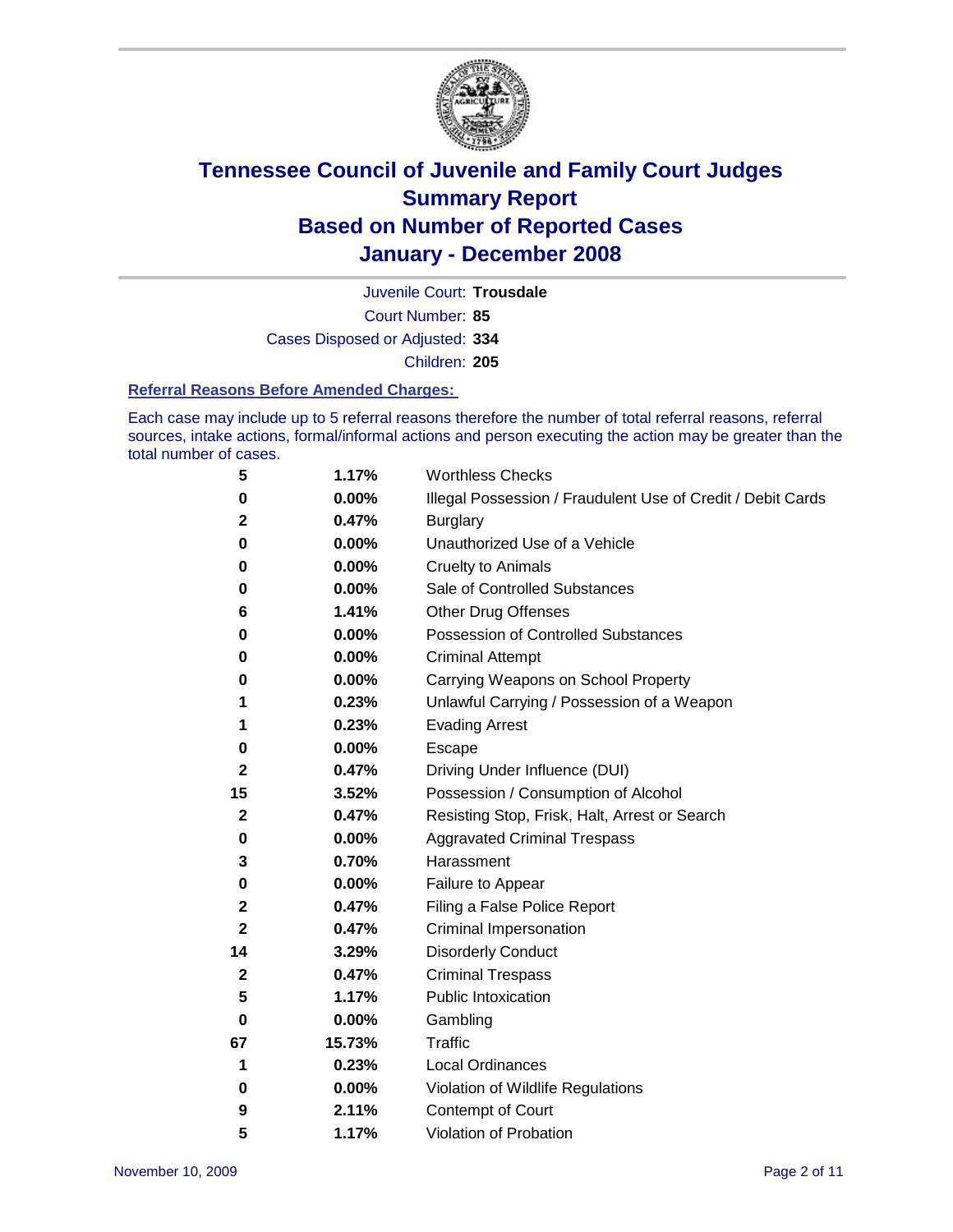

Court Number: **85** Juvenile Court: **Trousdale** Cases Disposed or Adjusted: **334** Children: **205**

#### **Referral Reasons Before Amended Charges:**

Each case may include up to 5 referral reasons therefore the number of total referral reasons, referral sources, intake actions, formal/informal actions and person executing the action may be greater than the total number of cases.

| 426 | 100.00% | <b>Total Referrals</b>                |
|-----|---------|---------------------------------------|
| 10  | 2.35%   | Other                                 |
| 0   | 0.00%   | <b>Consent to Marry</b>               |
| 0   | 0.00%   | <b>Request for Medical Treatment</b>  |
| 17  | 3.99%   | Child Support                         |
| 19  | 4.46%   | Paternity / Legitimation              |
| 1   | 0.23%   | Visitation                            |
| 13  | 3.05%   | Custody                               |
| 0   | 0.00%   | <b>Foster Care Review</b>             |
| 0   | 0.00%   | <b>Administrative Review</b>          |
| 114 | 26.76%  | <b>Judicial Review</b>                |
| 0   | 0.00%   | Violation of Informal Adjustment      |
| 0   | 0.00%   | Violation of Pretrial Diversion       |
| 0   | 0.00%   | <b>Termination of Parental Rights</b> |
| 8   | 1.88%   | Dependency / Neglect                  |
| 0   | 0.00%   | <b>Physically Abused Child</b>        |
| 0   | 0.00%   | <b>Sexually Abused Child</b>          |
| 18  | 4.23%   | <b>Violation of Curfew</b>            |
| 3   | 0.70%   | Violation of a Valid Court Order      |
| 3   | 0.70%   | Possession of Tobacco Products        |
| 0   | 0.00%   | Out-of-State Runaway                  |
| 7   | 1.64%   | In-State Runaway                      |
| 33  | 7.75%   | Truancy                               |
| 15  | 3.52%   | Unruly Behavior                       |
| 0   | 0.00%   | Violation of Aftercare                |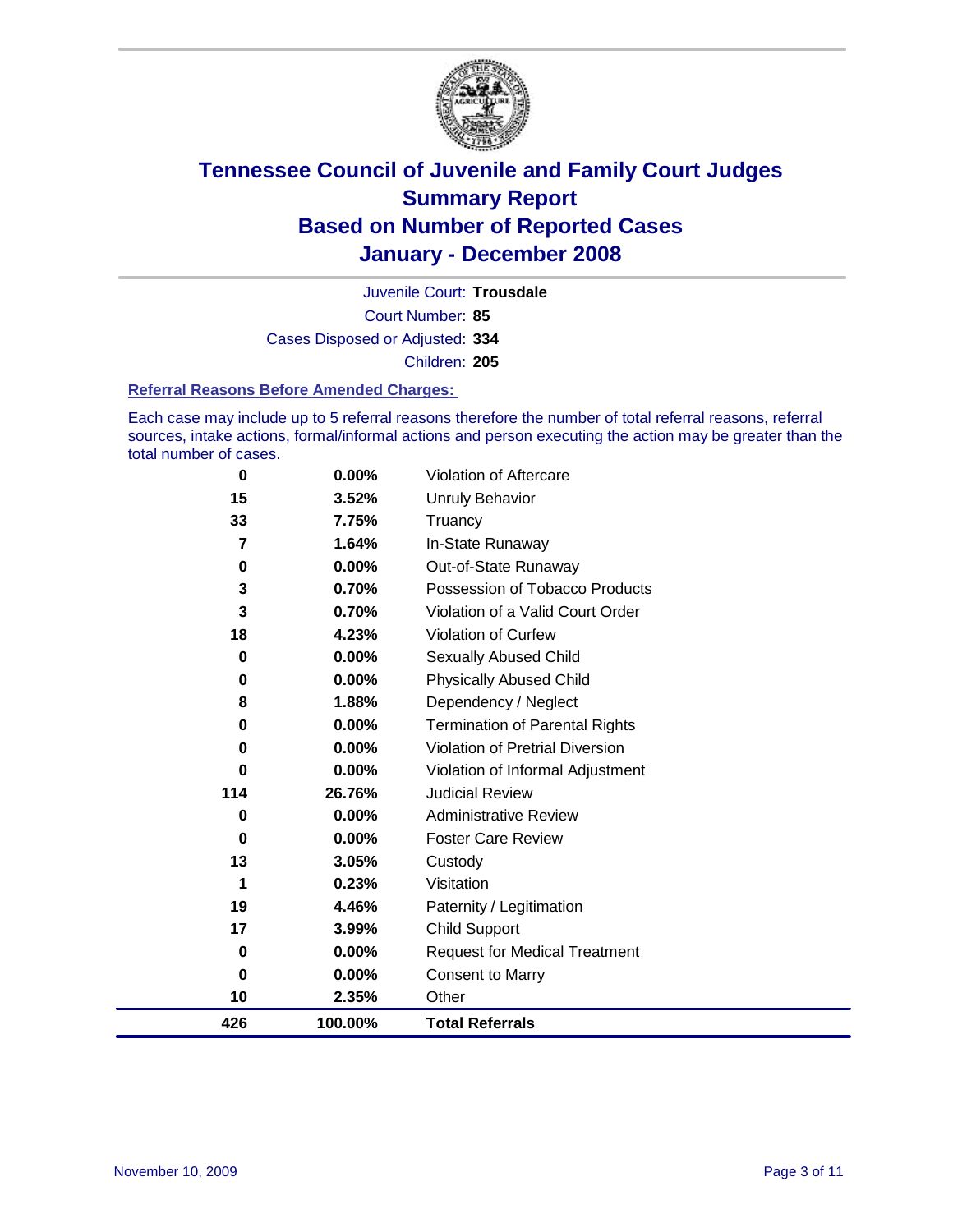

| Juvenile Court: Trousdale       |
|---------------------------------|
| Court Number: 85                |
| Cases Disposed or Adjusted: 334 |
| Children: 205                   |

#### **Referral Sources: 1**

| 426          | 100.00% | <b>Total Referral Sources</b>     |
|--------------|---------|-----------------------------------|
| 10           | 2.35%   | Other                             |
| 0            | 0.00%   | Unknown                           |
| 0            | 0.00%   | Hospital                          |
| 3            | 0.70%   | Child & Parent                    |
| 16           | 3.76%   | Victim                            |
| $\mathbf{2}$ | 0.47%   | <b>Other Court</b>                |
| 0            | 0.00%   | Social Agency                     |
| 114          | 26.76%  | <b>Court Staff</b>                |
| 37           | 8.69%   | <b>District Attorney's Office</b> |
| $\bf{0}$     | 0.00%   | <b>Other State Department</b>     |
| 1            | 0.23%   | <b>DCS</b>                        |
| 0            | 0.00%   | <b>CSA</b>                        |
| 42           | 9.86%   | School                            |
| 0            | 0.00%   | Self                              |
| 20           | 4.69%   | Relatives                         |
| 32           | 7.51%   | Parents                           |
| 149          | 34.98%  | Law Enforcement                   |

#### **Age of Child at Referral: 2**

| 205 | 100.00%  | <b>Total Child Count</b> |
|-----|----------|--------------------------|
| 0   | $0.00\%$ | <b>Unknown</b>           |
| 0   | 0.00%    | Ages 19 and Over         |
| 66  | 32.20%   | Ages 17 through 18       |
| 63  | 30.73%   | Ages 15 through 16       |
| 20  | 9.76%    | Ages 13 through 14       |
| 7   | 3.41%    | Ages 11 through 12       |
| 49  | 23.90%   | Ages 10 and Under        |
|     |          |                          |

<sup>1</sup> If different than number of Referral Reasons (426), verify accuracy of your court's data.

<sup>2</sup> One child could be counted in multiple categories, verify accuracy of your court's data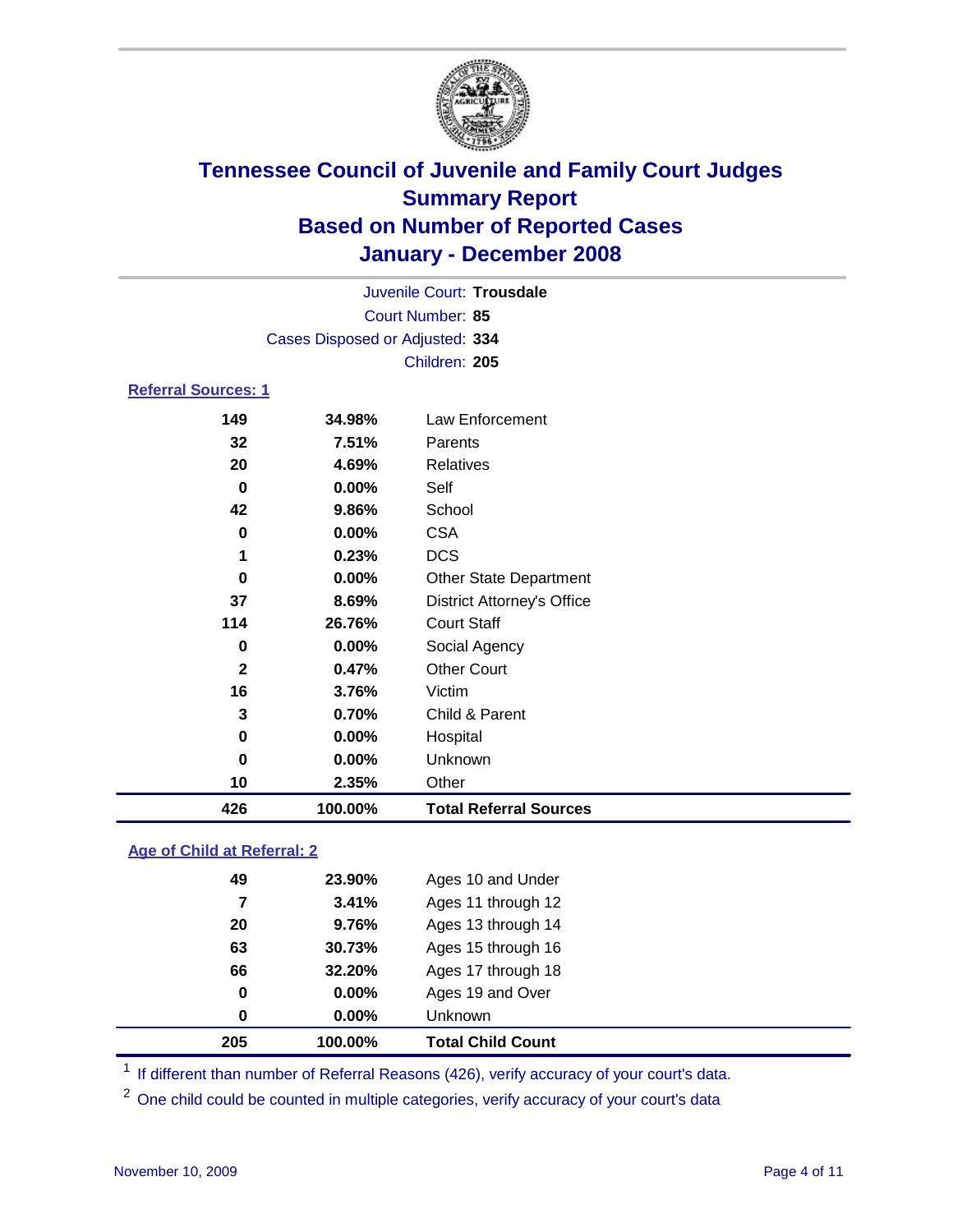

|                                         |                                 | Juvenile Court: Trousdale |  |  |  |  |
|-----------------------------------------|---------------------------------|---------------------------|--|--|--|--|
|                                         | Court Number: 85                |                           |  |  |  |  |
|                                         | Cases Disposed or Adjusted: 334 |                           |  |  |  |  |
|                                         |                                 | Children: 205             |  |  |  |  |
| Sex of Child: 1                         |                                 |                           |  |  |  |  |
| 111                                     | 54.15%                          | Male                      |  |  |  |  |
| 94                                      | 45.85%                          | Female                    |  |  |  |  |
| 0                                       | 0.00%                           | Unknown                   |  |  |  |  |
| 205                                     | 100.00%                         | <b>Total Child Count</b>  |  |  |  |  |
| Race of Child: 1                        |                                 |                           |  |  |  |  |
| 169                                     | 82.44%                          | White                     |  |  |  |  |
| 18                                      | 8.78%                           | African American          |  |  |  |  |
| $\bf{0}$                                | 0.00%                           | Native American           |  |  |  |  |
| $\bf{0}$                                | 0.00%                           | Asian                     |  |  |  |  |
| 18                                      | 8.78%                           | Mixed                     |  |  |  |  |
| $\mathbf 0$                             | 0.00%                           | Unknown                   |  |  |  |  |
| 205                                     | 100.00%                         | <b>Total Child Count</b>  |  |  |  |  |
| <b>Hispanic Origin: 1</b>               |                                 |                           |  |  |  |  |
| 9                                       | 4.39%                           | Yes                       |  |  |  |  |
| 196                                     | 95.61%                          | <b>No</b>                 |  |  |  |  |
| $\mathbf 0$                             | 0.00%                           | Unknown                   |  |  |  |  |
| 205                                     | 100.00%                         | <b>Total Child Count</b>  |  |  |  |  |
| <b>School Enrollment of Children: 1</b> |                                 |                           |  |  |  |  |
| 139                                     | 67.80%                          | Yes                       |  |  |  |  |
| 24                                      | 11.71%                          | No                        |  |  |  |  |
| 42                                      | 20.49%                          | Unknown                   |  |  |  |  |
| 205                                     | 100.00%                         | <b>Total Child Count</b>  |  |  |  |  |

One child could be counted in multiple categories, verify accuracy of your court's data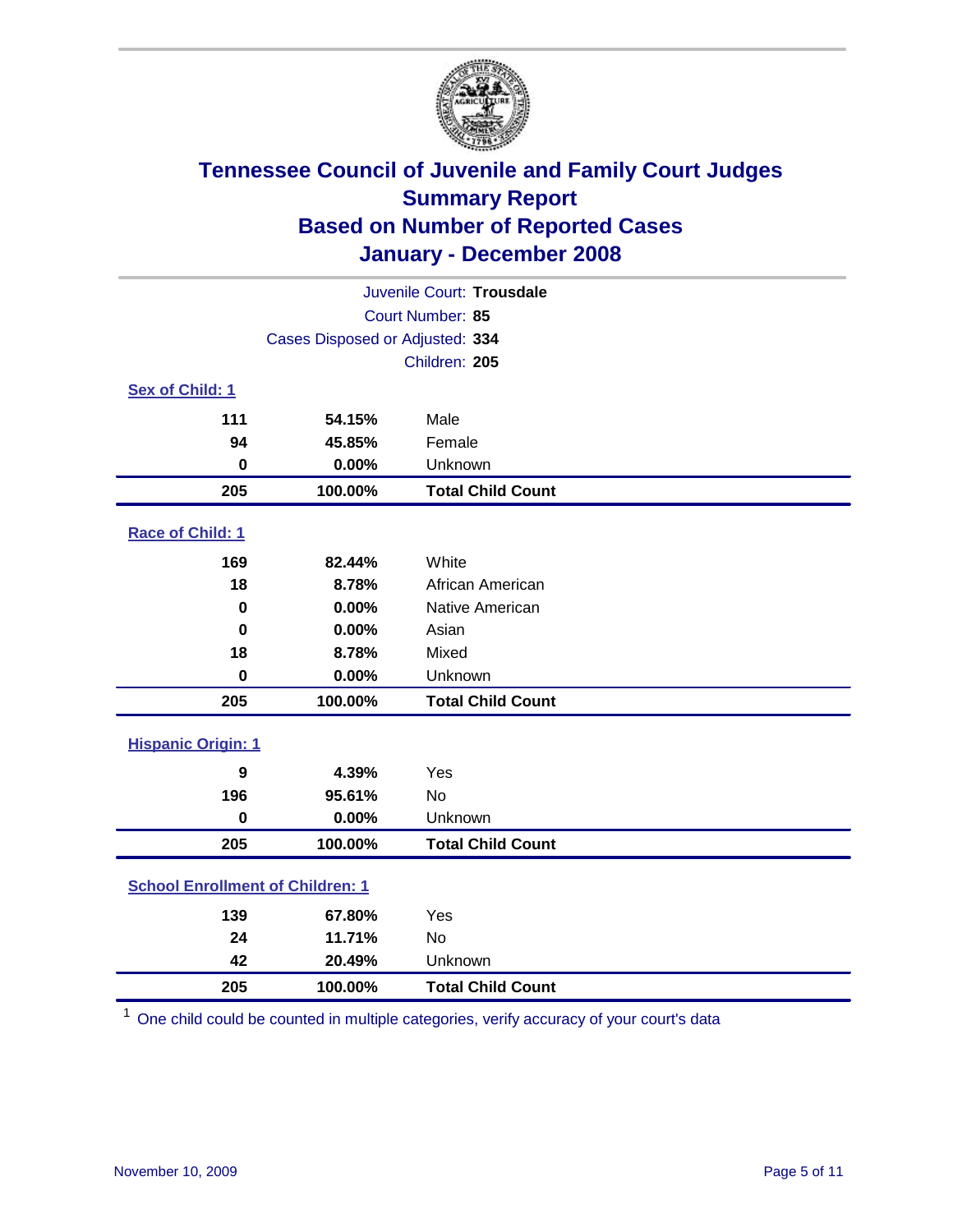

Court Number: **85** Juvenile Court: **Trousdale** Cases Disposed or Adjusted: **334** Children: **205**

#### **Living Arrangement of Child at Time of Referral: 1**

| 205 | 100.00%  | <b>Total Child Count</b>     |
|-----|----------|------------------------------|
| 4   | 1.95%    | Other                        |
| 6   | 2.93%    | Unknown                      |
| 0   | $0.00\%$ | Independent                  |
| 0   | 0.00%    | In an Institution            |
| 0   | $0.00\%$ | In a Residential Center      |
| 0   | 0.00%    | In a Group Home              |
| 2   | 0.98%    | With Foster Family           |
| 0   | 0.00%    | With Adoptive Parents        |
| 22  | 10.73%   | <b>With Relatives</b>        |
| 7   | 3.41%    | <b>With Father</b>           |
| 105 | 51.22%   | With Mother                  |
| 12  | 5.85%    | With Mother and Stepfather   |
| 2   | 0.98%    | With Father and Stepmother   |
| 45  | 21.95%   | With Both Biological Parents |
|     |          |                              |

#### **Type of Detention: 2**

| 334          | 100.00%  | <b>Total Detention Count</b> |  |
|--------------|----------|------------------------------|--|
| 0            | 0.00%    | Other                        |  |
| 318          | 95.21%   | Does Not Apply               |  |
| $\mathbf{2}$ | $0.60\%$ | <b>Unknown</b>               |  |
| 0            | 0.00%    | <b>Psychiatric Hospital</b>  |  |
| $\mathbf{2}$ | 0.60%    | Jail - No Separation         |  |
| 0            | 0.00%    | Jail - Partial Separation    |  |
| 1            | 0.30%    | Jail - Complete Separation   |  |
| 11           | 3.29%    | Juvenile Detention Facility  |  |
| 0            | 0.00%    | Non-Secure Placement         |  |
|              |          |                              |  |

<sup>1</sup> One child could be counted in multiple categories, verify accuracy of your court's data

<sup>2</sup> If different than number of Cases (334) verify accuracy of your court's data.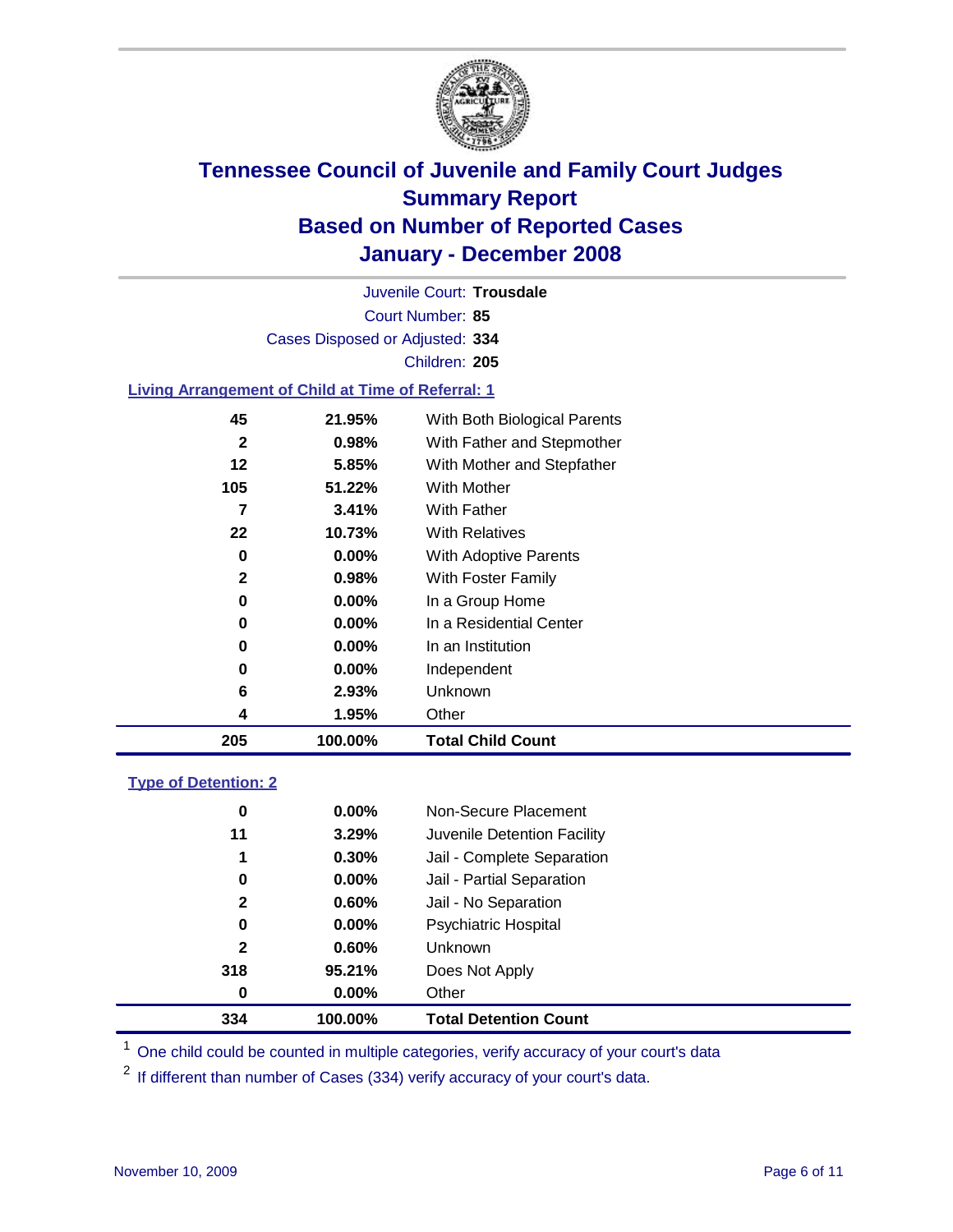

|                                                    |                  | Juvenile Court: Trousdale            |  |  |  |  |
|----------------------------------------------------|------------------|--------------------------------------|--|--|--|--|
|                                                    | Court Number: 85 |                                      |  |  |  |  |
| Cases Disposed or Adjusted: 334                    |                  |                                      |  |  |  |  |
|                                                    |                  | Children: 205                        |  |  |  |  |
| <b>Placement After Secure Detention Hearing: 1</b> |                  |                                      |  |  |  |  |
| 6                                                  | 1.80%            | Returned to Prior Living Arrangement |  |  |  |  |
| $\bf{0}$                                           | 0.00%            | Juvenile Detention Facility          |  |  |  |  |
|                                                    | 0.30%            | Jail                                 |  |  |  |  |
| $\bf{0}$                                           | 0.00%            | Shelter / Group Home                 |  |  |  |  |
| 1                                                  | 0.30%            | <b>Foster Family Home</b>            |  |  |  |  |
| 0                                                  | 0.00%            | Psychiatric Hospital                 |  |  |  |  |
| 4                                                  | 1.20%            | <b>Unknown</b>                       |  |  |  |  |
| 318                                                | 95.21%           | Does Not Apply                       |  |  |  |  |
| 4                                                  | 1.20%            | Other                                |  |  |  |  |
| 334                                                | 100.00%          | <b>Total Placement Count</b>         |  |  |  |  |
| <b>Intake Actions: 2</b>                           |                  |                                      |  |  |  |  |
|                                                    |                  |                                      |  |  |  |  |
| 207                                                | 48.59%           | <b>Petition Filed</b>                |  |  |  |  |
| 5                                                  | 1.17%            | <b>Motion Filed</b>                  |  |  |  |  |
| 82                                                 | 19.25%           | <b>Citation Processed</b>            |  |  |  |  |
| $\bf{0}$                                           | 0.00%            | Notification of Paternity Processed  |  |  |  |  |
| $\bf{0}$                                           | 0.00%            | Scheduling of Judicial Review        |  |  |  |  |
| $\bf{0}$                                           | 0.00%            | Scheduling of Administrative Review  |  |  |  |  |
| 0                                                  | 0.00%            | Scheduling of Foster Care Review     |  |  |  |  |
| $\bf{0}$                                           | 0.00%            | Unknown                              |  |  |  |  |
| 109                                                | 25.59%           | Does Not Apply                       |  |  |  |  |
| 23                                                 | 5.40%            | Other                                |  |  |  |  |
| 426                                                | 100.00%          | <b>Total Intake Count</b>            |  |  |  |  |

<sup>1</sup> If different than number of Cases (334) verify accuracy of your court's data.

<sup>2</sup> If different than number of Referral Reasons (426), verify accuracy of your court's data.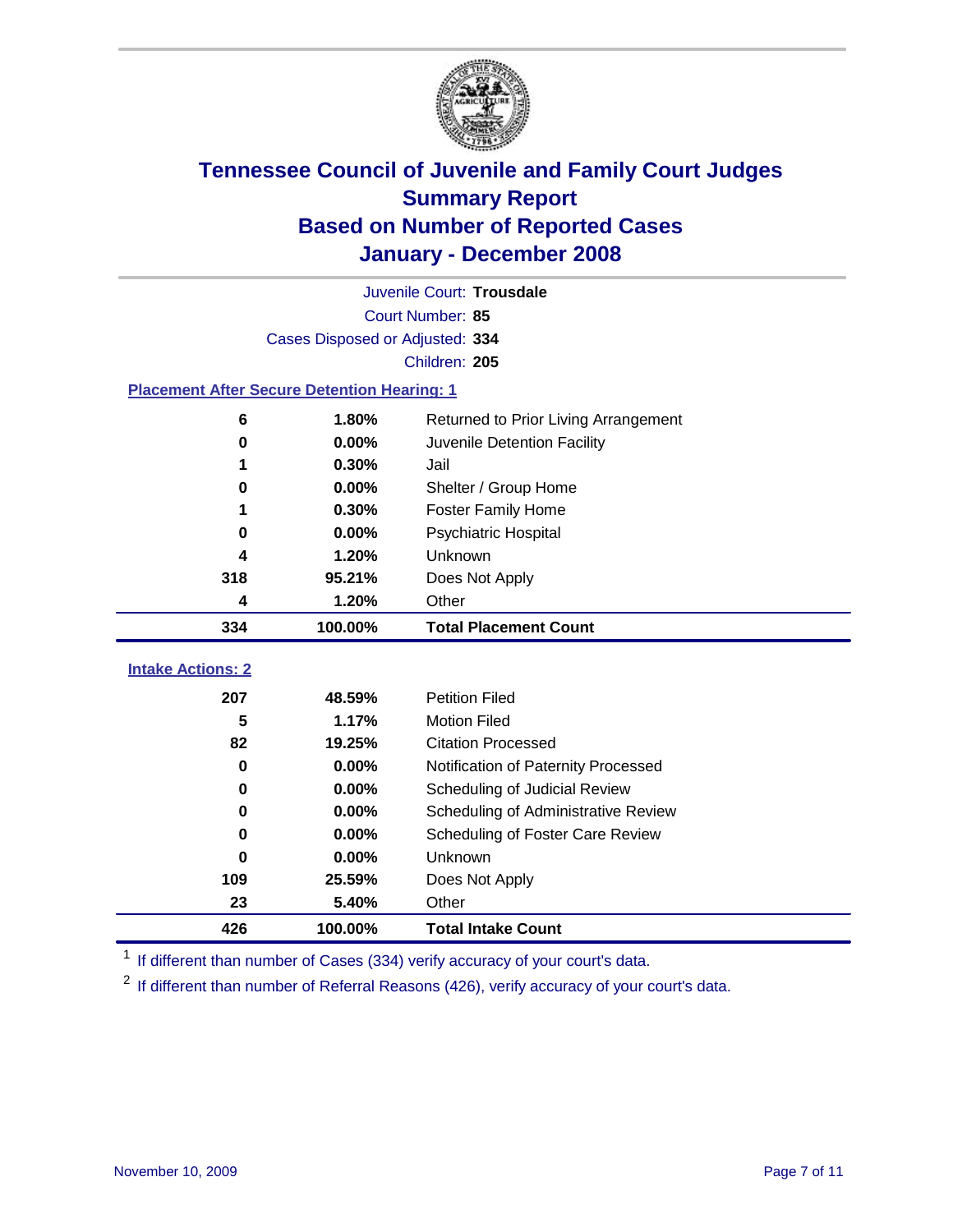

Court Number: **85** Juvenile Court: **Trousdale** Cases Disposed or Adjusted: **334** Children: **205**

#### **Last Grade Completed by Child: 1**

| 56                | 27.32%         | Unknown                   |
|-------------------|----------------|---------------------------|
| 1                 | 0.49%          | Never Attended School     |
| $\bf{0}$          | 0.00%          | Graduated                 |
| 1                 | 0.49%          | <b>GED</b>                |
| 0                 | 0.00%          | Non-Graded Special Ed     |
| $\bf{0}$          | 0.00%          | 12th Grade                |
| 26                | 12.68%         | 11th Grade                |
| 39                | 19.02%         | 10th Grade                |
| 24                | 11.71%         | 9th Grade                 |
| 13                | 6.34%          | 8th Grade                 |
| 10                | 4.88%          | 7th Grade                 |
| 7                 | 3.41%          | 6th Grade                 |
| 3                 | 1.46%          | 5th Grade                 |
| 1                 | 0.49%          | 4th Grade                 |
| 1                 | 0.49%          | 3rd Grade                 |
|                   | 0.49%          | 2nd Grade                 |
| $\mathbf{2}$<br>1 | 0.98%<br>0.49% | Kindergarten<br>1st Grade |
| 0                 | 0.00%          | Preschool                 |
| 19                | 9.27%          | Too Young for School      |
|                   |                |                           |

### **Enrolled in Special Education: 1**

| 109 | 53.17%  | No                       |  |
|-----|---------|--------------------------|--|
| 92  | 44.88%  | Unknown                  |  |
| 205 | 100.00% | <b>Total Child Count</b> |  |

One child could be counted in multiple categories, verify accuracy of your court's data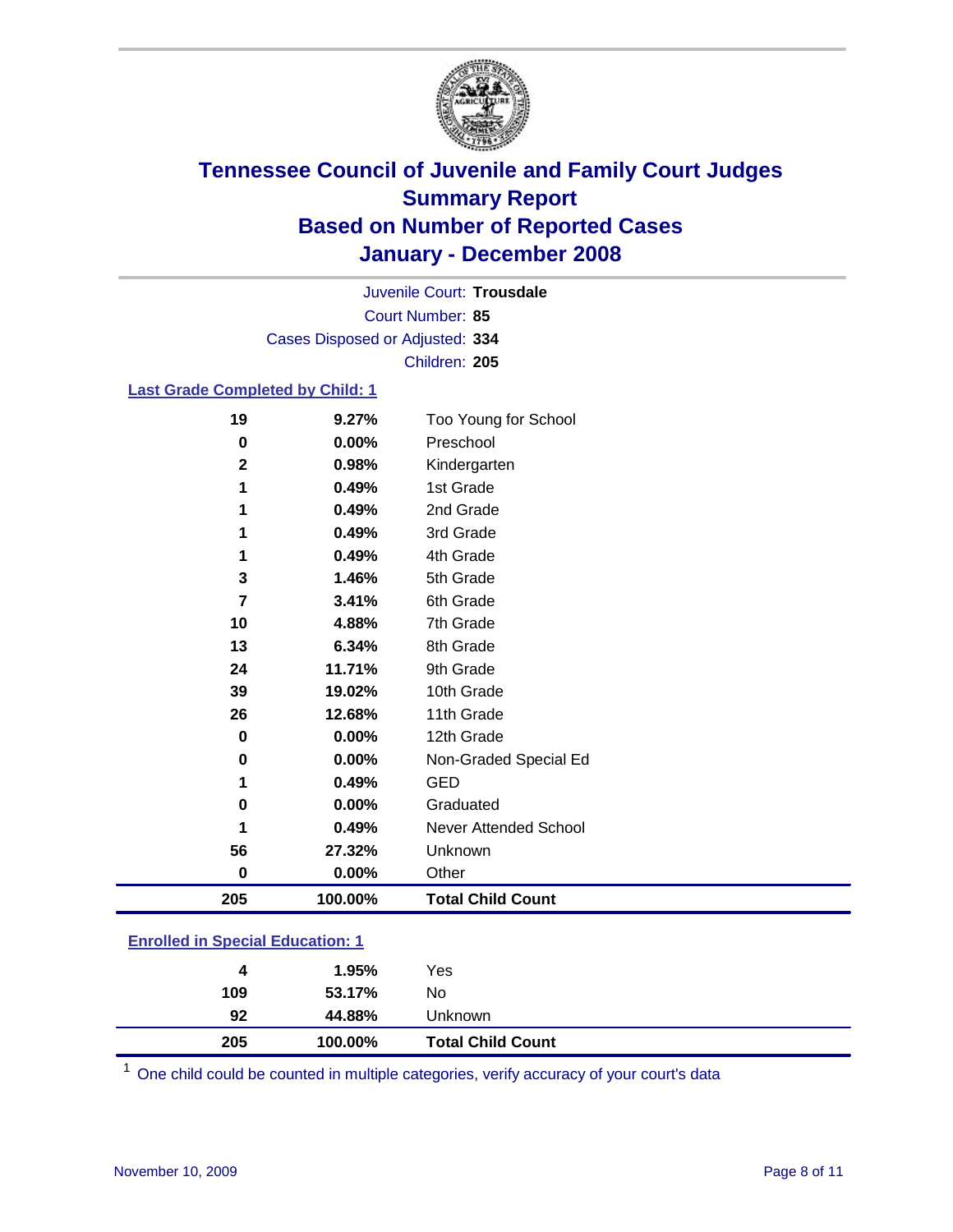

|                              |                                 | Juvenile Court: Trousdale |
|------------------------------|---------------------------------|---------------------------|
|                              |                                 | Court Number: 85          |
|                              | Cases Disposed or Adjusted: 334 |                           |
|                              |                                 | Children: 205             |
| <b>Action Executed By: 1</b> |                                 |                           |
| 139                          | 32.63%                          | Judge                     |
| 287                          | 67.37%                          | Referee                   |
| 0                            | $0.00\%$                        | <b>YSO</b>                |
| 0                            | $0.00\%$                        | Other                     |
| 0                            | $0.00\%$                        | Unknown                   |
| 426                          | 100.00%                         | <b>Total Action Count</b> |

### **Formal / Informal Actions: 1**

| 128 | 30.05%   | Dismissed                                        |
|-----|----------|--------------------------------------------------|
| 9   | 2.11%    | Retired / Nolle Prosequi                         |
| 38  | 8.92%    | <b>Complaint Substantiated Delinquent</b>        |
| 10  | 2.35%    | <b>Complaint Substantiated Status Offender</b>   |
| 10  | 2.35%    | <b>Complaint Substantiated Dependent/Neglect</b> |
| 0   | 0.00%    | <b>Complaint Substantiated Abused</b>            |
| 0   | 0.00%    | <b>Complaint Substantiated Mentally III</b>      |
| 0   | $0.00\%$ | Informal Adjustment                              |
| 1   | 0.23%    | <b>Pretrial Diversion</b>                        |
| 1   | 0.23%    | <b>Transfer to Adult Court Hearing</b>           |
| 0   | $0.00\%$ | Charges Cleared by Transfer to Adult Court       |
| 44  | 10.33%   | Special Proceeding                               |
| 3   | 0.70%    | <b>Review Concluded</b>                          |
| 160 | 37.56%   | Case Held Open                                   |
| 22  | 5.16%    | Other                                            |
| 0   | $0.00\%$ | Unknown                                          |
| 426 | 100.00%  | <b>Total Action Count</b>                        |

<sup>1</sup> If different than number of Referral Reasons (426), verify accuracy of your court's data.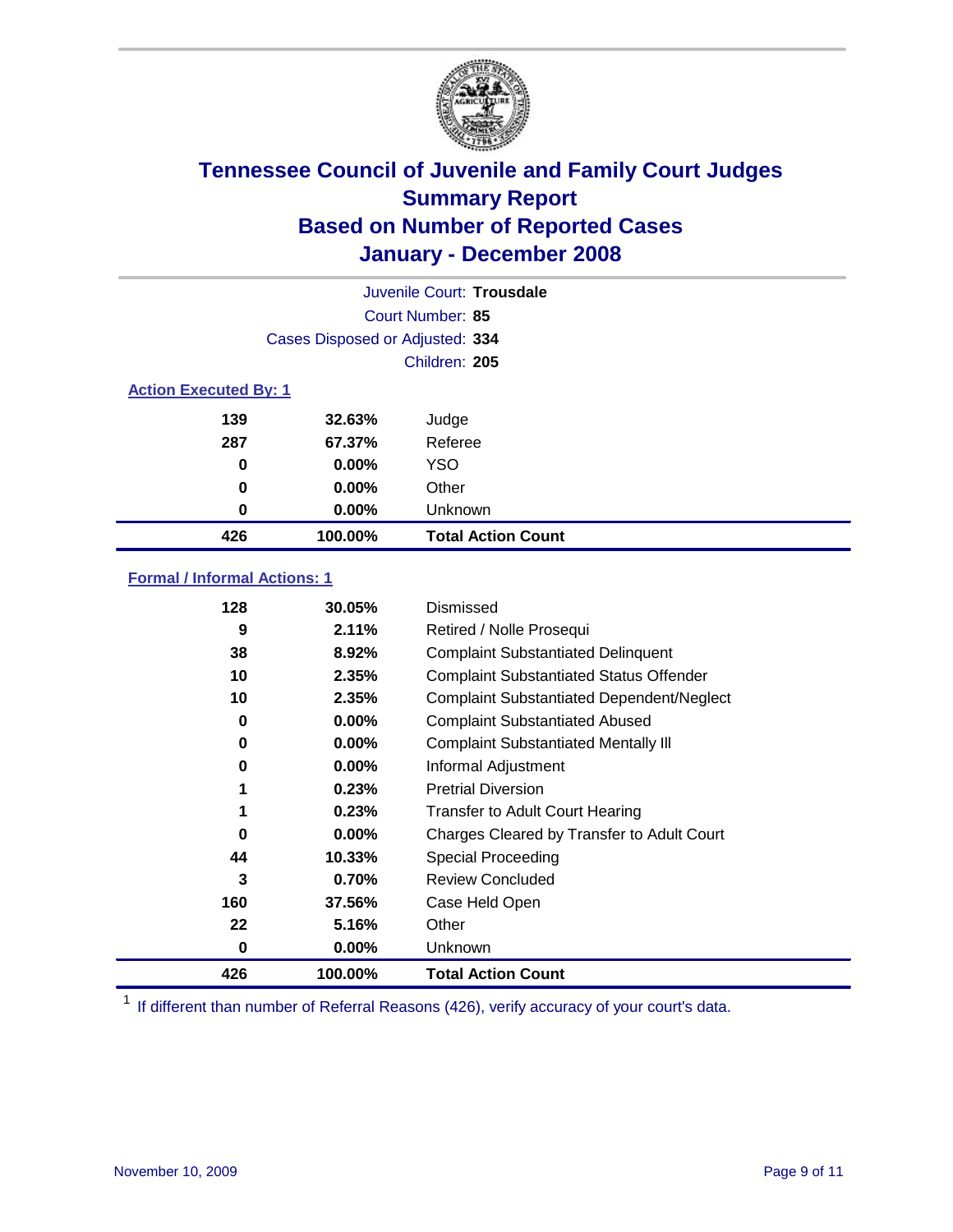

|                       |                                 | Juvenile Court: Trousdale                             |
|-----------------------|---------------------------------|-------------------------------------------------------|
|                       |                                 | Court Number: 85                                      |
|                       | Cases Disposed or Adjusted: 334 |                                                       |
|                       |                                 | Children: 205                                         |
| <b>Case Outcomes:</b> |                                 | There can be multiple outcomes for one child or case. |
| 105                   | 16.77%                          | <b>Case Dismissed</b>                                 |
| 2                     | 0.32%                           | Case Retired or Nolle Prosequi                        |
| 0                     | 0.00%                           | Warned / Counseled                                    |
| 127                   | 20.29%                          | <b>Held Open For Review</b>                           |
| 0                     | 0.00%                           | Supervision / Probation to Juvenile Court             |
| $\mathbf 2$           | 0.32%                           | <b>Probation to Parents</b>                           |
| 28                    | 4.47%                           | Referral to Another Entity for Supervision / Service  |
| 0                     | 0.00%                           | Referred for Mental Health Counseling                 |
| 0                     | 0.00%                           | Referred for Alcohol and Drug Counseling              |
| 0                     | 0.00%                           | Referred to Alternative School                        |
| 0                     | 0.00%                           | Referred to Private Child Agency                      |
| 0                     | 0.00%                           | Referred to Defensive Driving School                  |
| 0                     | 0.00%                           | Referred to Alcohol Safety School                     |
| 3                     | 0.48%                           | Referred to Juvenile Court Education-Based Program    |
| 1                     | 0.16%                           | Driver's License Held Informally                      |
| 0                     | 0.00%                           | <b>Voluntary Placement with DMHMR</b>                 |
| 0                     | 0.00%                           | <b>Private Mental Health Placement</b>                |
| 0                     | 0.00%                           | <b>Private MR Placement</b>                           |
| 0                     | 0.00%                           | Placement with City/County Agency/Facility            |
| 0                     | 0.00%                           | Placement with Relative / Other Individual            |
| 19                    | 3.04%                           | Fine                                                  |
| 10                    | 1.60%                           | <b>Public Service</b>                                 |
| 6                     | 0.96%                           | Restitution                                           |
| 6                     | 0.96%                           | <b>Runaway Returned</b>                               |
| 24                    | 3.83%                           | No Contact Order                                      |
| $\bf{0}$              | 0.00%                           | Injunction Other than No Contact Order                |
| 27                    | 4.31%                           | <b>House Arrest</b>                                   |
| 2                     | 0.32%                           | <b>Court Defined Curfew</b>                           |
| 0                     | 0.00%                           | Dismissed from Informal Adjustment                    |
| 0                     | 0.00%                           | <b>Dismissed from Pretrial Diversion</b>              |
| 0                     | 0.00%                           | Released from Probation                               |
| 1                     | 0.16%                           | <b>Transferred to Adult Court</b>                     |
| 0                     | 0.00%                           | <b>DMHMR Involuntary Commitment</b>                   |